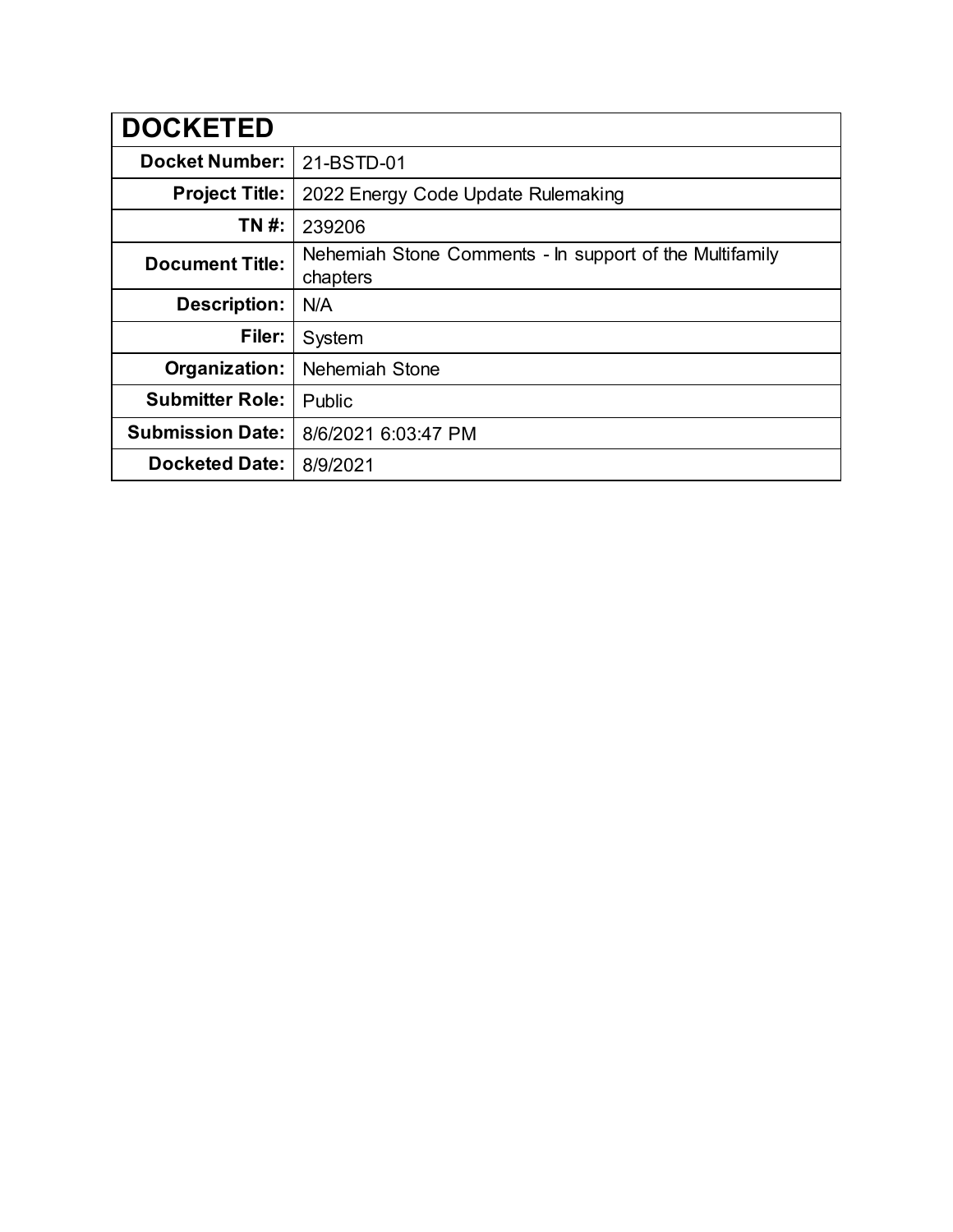Comment Received From: Nehemiah Stone Submitted On: 8/6/2021 Docket Number: 21-BSTD-01

## In support of the Multifamily chapters

Additional submitted attachment is included below.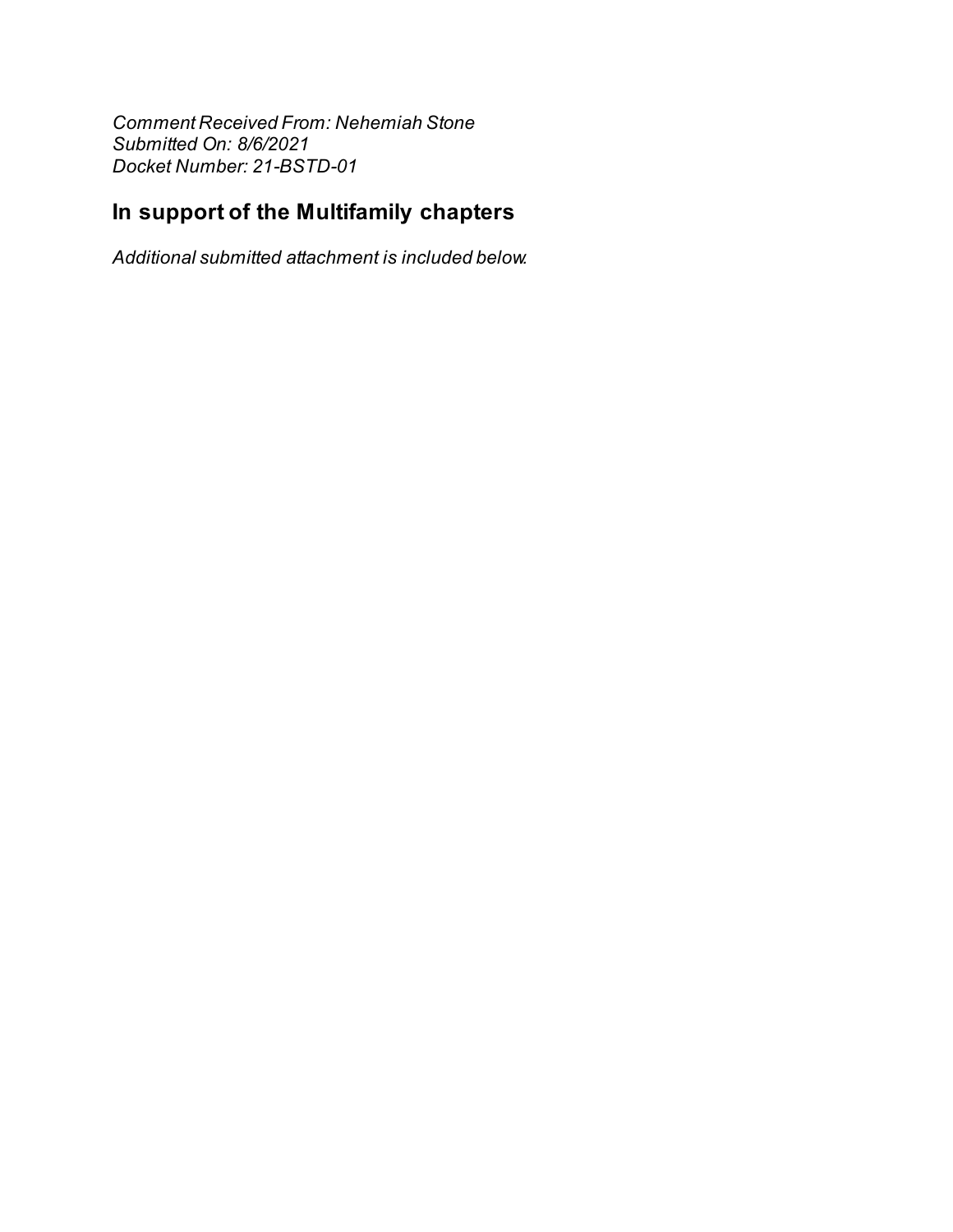Commissioner Andrew McAlister, August 3, 2021 Peter Strait, Payam Bozorgchami

## Sirs,

I am an energy consultant who has worked as a builder, the Chief Building Official for Humboldt County, Staff of the Building Standards Office at the CEC, multifamily program developer and administrator, and consultant on many multifamily research projects. I have been involved in the development of the residential building standards since 1988, including several CASE studies, and I have advocated for more targeted multifamily analysis and Standards since 2002.

I appreciate the opportunity to comment on the Commission's proposed changes to the California Building Energy Efficiency Standards, which I strongly support. In particular, I would like to express my complete support for the adoption of the proposed multifamily chapters (160, 170, and 180) in Title 24, Part 6. Separating multifamily requirements from those of single-family and commercial buildings is long overdue –it is critical to achieving more effective energy efficiency within the sector. The reasons for this are many.

- Unlike nonresidential (NR) buildings, these are **homes**with very different operation schedules, hot water options and uses, and even lighting needs.
- Unlike single-family (SF) homes, they often use smaller equipment for individual space conditioning and larger (common) equipment for domestic hot water (DHW).
- They share walls between dwelling units. This means that ventilation and air quality issues are very different fromboth NR buildings SF homes, and need to be addressed with different equipment, research and code requirements.
- The current split of MF code requirements between SF and NR code sections causes several problems:
	- o It unnecessarily complicates the development of potential NR and SF code requirements.
	- o It dilutes the analysis of potential MF requirements.
	- $\circ$  It adds to designers' and the enforcement community's confusion about energy code requirements. This is especially true when new construction projects include both 3 story and 4-story apartment buildings that are meant to be essentially the same.
- Many design firms and construction firms specialize in MF development and should not have to go back and forth between to partially relevant code sections and manuals to design one kind of project.
- Multifamily is an increasingly important sector, accounting for a majority of the new residential dwelling units in most of the past (and likely, future) decade. It deserves *focused* attention if we are to achieve the State's climate goals.
- Arguably, MF new construction requirements should already have had more focus than the SF sector. SF homeowners have the right and ability to make efficiency improvements, while apartment renters cannot change-out windows, water heaters, or HVAC systems, nor add solar panels for their homes. They are effectively stuck with the level of efficiency originally built in.